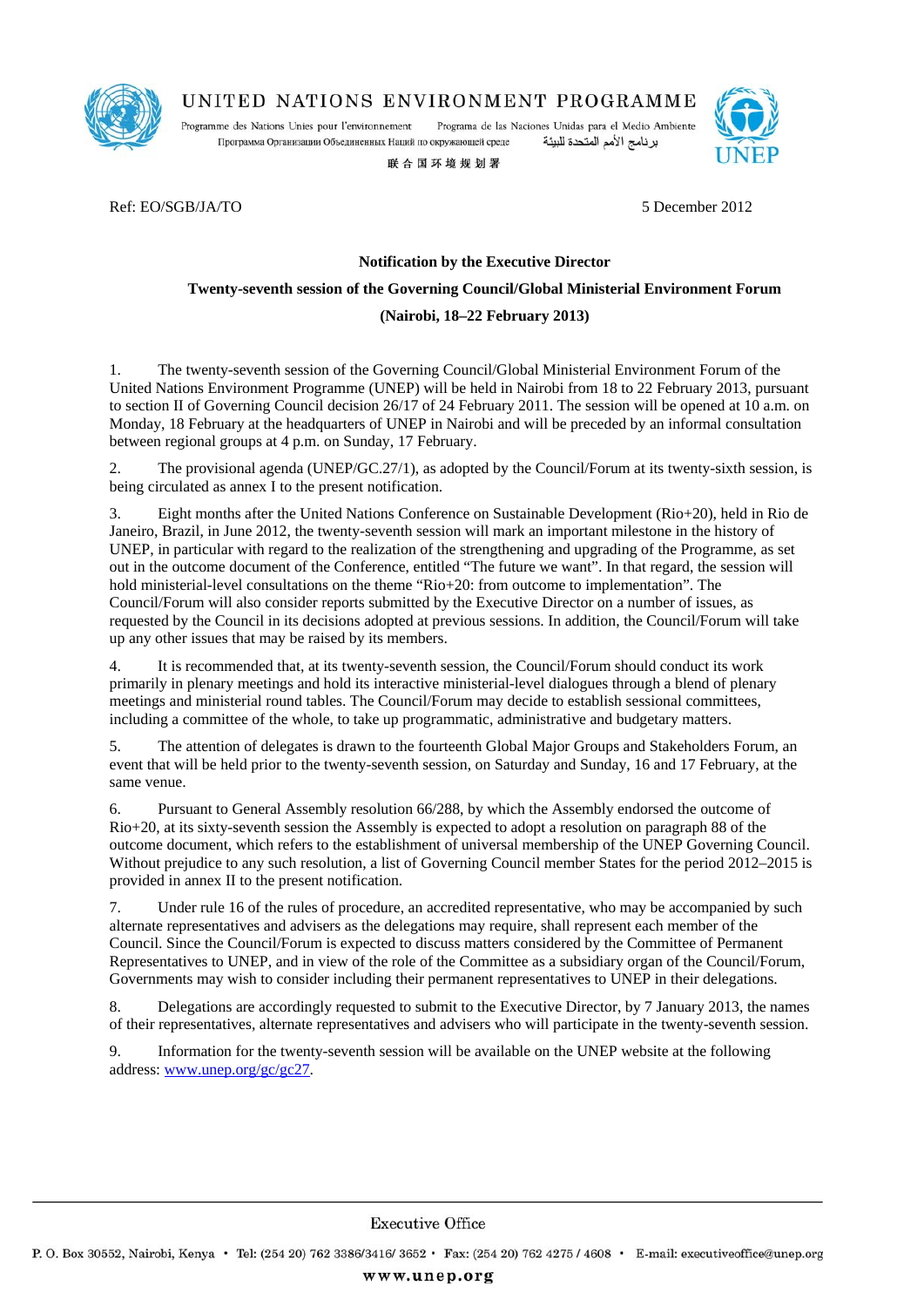

# UNITED NATIONS ENVIRONMENT PROGRAMME

Programme des Nations Unies pour l'environnement Programa de las Naciones Unidas para el Medio Ambiente Программа Организации Объединенных Наций по окружающей среде برنامج الأمم المتحدة للبيئة



#### 联合国环境规划署

10. A number of measures are being taken to make the twenty-seventh session as climate-neutral and environmentally friendly as possible. These include the offsetting of greenhouse gas emissions caused by the travel to and stay in Nairobi of participants sponsored by UNEP, a reduction in the number of hard copies of all documents, and communication campaigns. In accordance with habitual UNEP practice, the twenty-seventh session will be paper-smart. Electronic copies of all pre-session and in-session documents will be made available in conference rooms through dedicated portals. To make the best use of this service, delegates are encouraged to bring laptop computers to the session. With regard to access to documents prior to the session, delegates are requested to visit the session website and download any copies required. All participants are invited to consider offsetting the greenhouse gas emissions caused by their travel to and stay in Nairobi.

11. Registration of participants will take place between noon on Friday, 15 February 2013, and noon on Thursday, 21 February.

12. In accordance with rules 16 and 17 of the rules of procedure, member States are requested to submit the credentials of their representatives, alternate representatives and advisers who will constitute the delegations of their countries to the twenty-seventh session. The credentials of representatives, which should be issued by a head of State or Government, or by a minister for foreign affairs, should be submitted to the Executive Director prior to the first meeting of the session of the Council/Forum.

13. Information for participants regarding hotel accommodation, medical requirements and visa regulations, together with registration forms, will be provided on the UNEP website.

14. All communications concerning the twenty-seventh session should be addressed as follows:

Secretary to the Governing Council United Nations Environment Programme P.O. Box 30552-00100 Nairobi, Kenya E-mail: unep.gc27@unep.org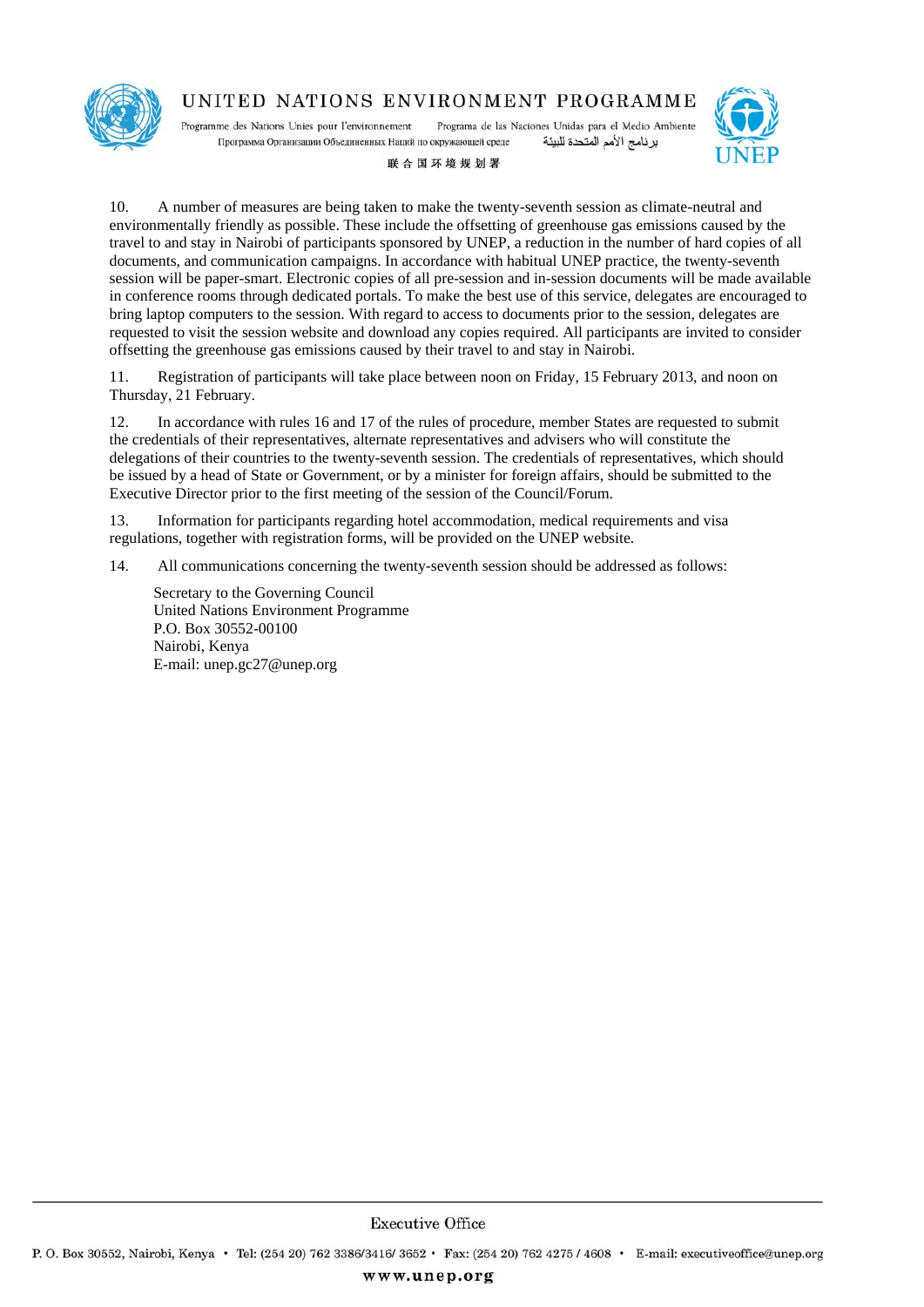# **Annex I**

# **Provisional agenda**

- 1. Opening of the session.
- 2. Organization of work:
	- (a) Election of officers;
	- (b) Adoption of the agenda and organization of work.
- 3. Credentials of representatives.
- 4. Policy issues:
	- (a) State of the environment;
	- (b) Emerging policy issues;
	- (c) International environmental governance;
	- (d) Coordination and cooperation within the United Nations system on environmental matters;
	- (e) Coordination and cooperation with major groups;
	- (f) Environment and development.
- 5. Follow-up to and implementation of the outcomes of United Nations summits and major intergovernmental meetings, including the decisions of the Governing Council.
- 6. Budget and programme of work for the biennium 2014–2015 and the Environment Fund and other budgetary matters.
- 7. Provisional agenda, date and venue of future sessions of the Governing Council/Global Ministerial Environment Forum:
	- (a) Thirteenth special session of the Governing Council/Global Ministerial Environment Forum;
	- (b) Twenty-eighth session of the Governing Council/Global Ministerial Environment Forum.
- 8. Other matters.
- 9. Adoption of the report.
- 10. Closure of the session.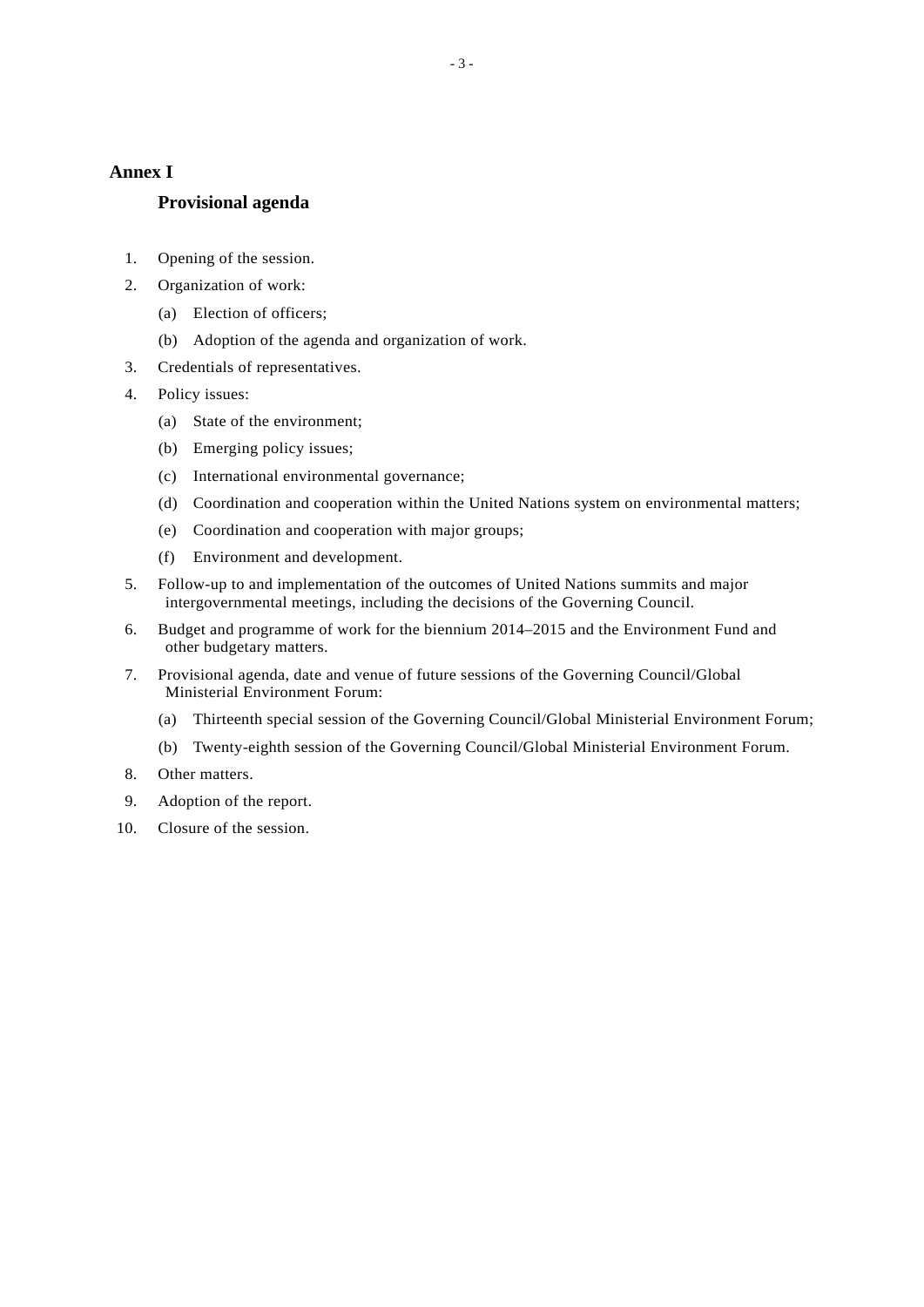# **Annex II**

# **Members of the Governing Council of the United Nations Environment Programme for the period 2012–2015**

## **A. Breakdown by alphabetical order (indicating terms of office)**

| Albania **                       | Lesotho <sup>*</sup>                                    |
|----------------------------------|---------------------------------------------------------|
| Antigua and Barbuda <sup>*</sup> | Liberia **                                              |
| Argentina *                      | Malaysia *                                              |
| Australia *                      | Mauritania *                                            |
| Bangladesh **                    | Mauritius **                                            |
| Belgium <sup>*</sup>             | Mexico **                                               |
| Brazil <sup>*</sup>              | Mozambique *                                            |
| Canada *                         | Netherlands **                                          |
| Central African Republic *       | Nigeria **                                              |
| Chile **                         | Norway **                                               |
| China*                           | Pakistan <sup>*</sup>                                   |
| Colombia **                      | Poland**                                                |
| Congo **                         | Republic of Korea*                                      |
| Cuba **                          | Romania *                                               |
| Czech Republic *                 | Russian Federation *                                    |
| Ecuador**                        | Saudi Arabia **                                         |
| Egypt **                         | Senegal **                                              |
| Fiji **                          | Spain **                                                |
| France*                          | Sudan **                                                |
| Gabon *                          | Switzerland*                                            |
| Georgia **                       | Thailand**                                              |
| Germany *                        | Togo **                                                 |
| India **                         | Trinidad and Tobago*                                    |
| Indonesia *                      | United Kingdom of Great Britain and Northern Ireland ** |
| Iran (Islamic Republic of) **    | United Republic of Tanzania *                           |
| Israel **                        | United States of America*                               |
| Italy **                         | Uruguay <sup>*</sup>                                    |
| Japan *                          | Zambia *                                                |
| Kenya*                           |                                                         |

\* Members whose terms expire on 31 December 2013.

\*\* Members whose terms expire on 31 December 2015.

*Note*: One position for the Asia-Pacific region remains vacant.